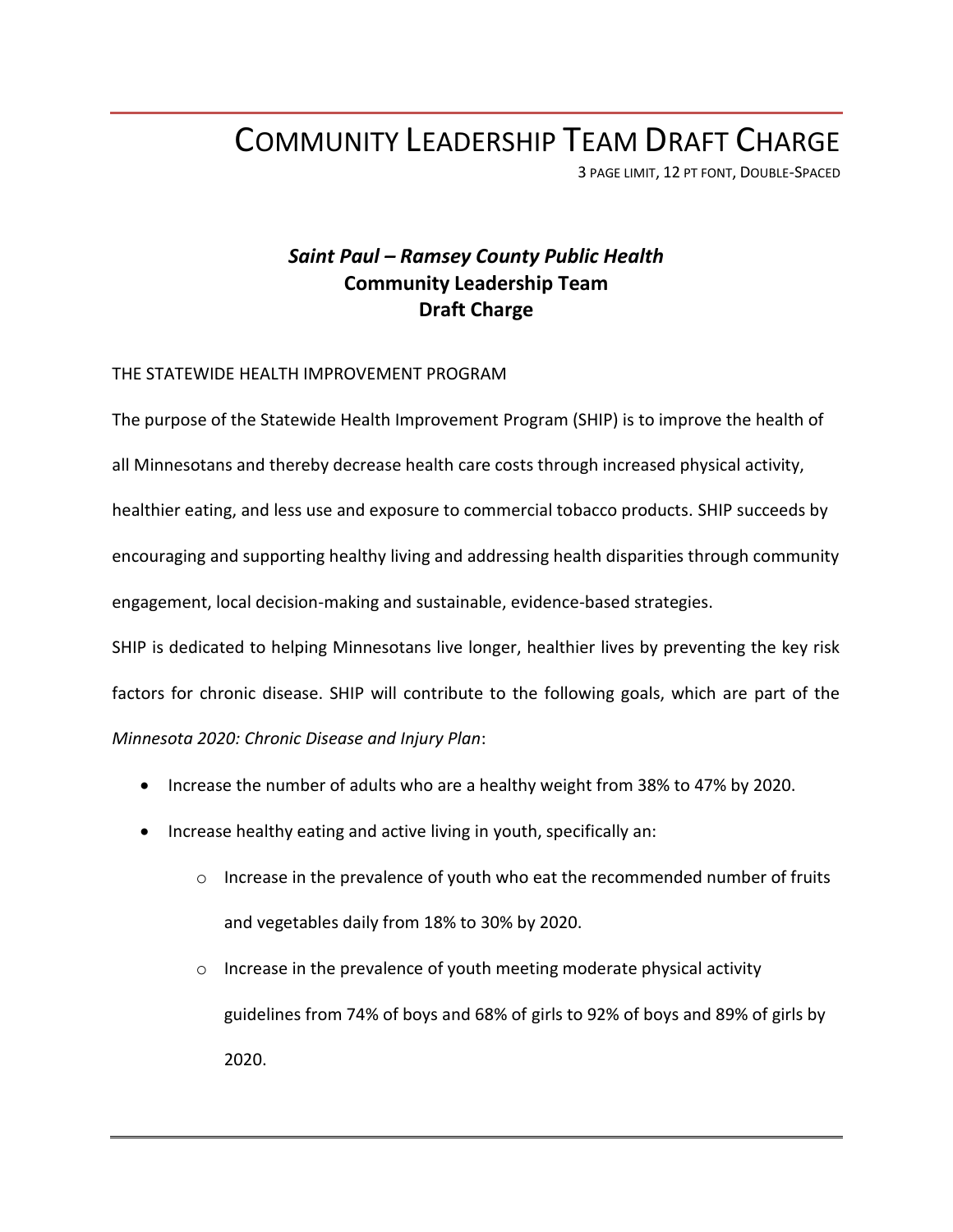Decrease in young adults (18-24) who smoke from 27.8% to 18.6% by 2020.

In FY 2014-15, the Minnesota Legislature approved an appropriation of \$35 million for SHIP.

#### Local SHIP History:

During the SHIP 2 grant period, Saint Paul – Ramsey County Public Health made the decision to enlist its Community Health Services Advisory Committee in the role of SHIP Community Leadership Team. On at least a quarterly basis, the CHSAC has met as the CLT for SHIP, with additional members added from the health care system and other community representatives. The approach has been highly successful, and will be continued throughout the SHIP 3 grant cycle.

**COMMUNITY LEADERSHIP TEAM PURPOSE AND CHARGE** (created and unanimously adopted by the Saint Paul – Ramsey County Public Health SHIP Community Leadership Team at a special meeting held on August 14, 2013.):

The purpose of the Saint Paul – Ramsey County Public Health Community Leadership team is to establish and grow community support for policy, systems and environmental change work in obesity prevention and tobacco use and control.

The Saint Paul – Ramsey County Public Health Community Leadership Team will:

 **Provide community accountability** by remaining aware of progress in achievement of SHIP goals and outcomes and providing advice on opportunities to enhance outcomes in the community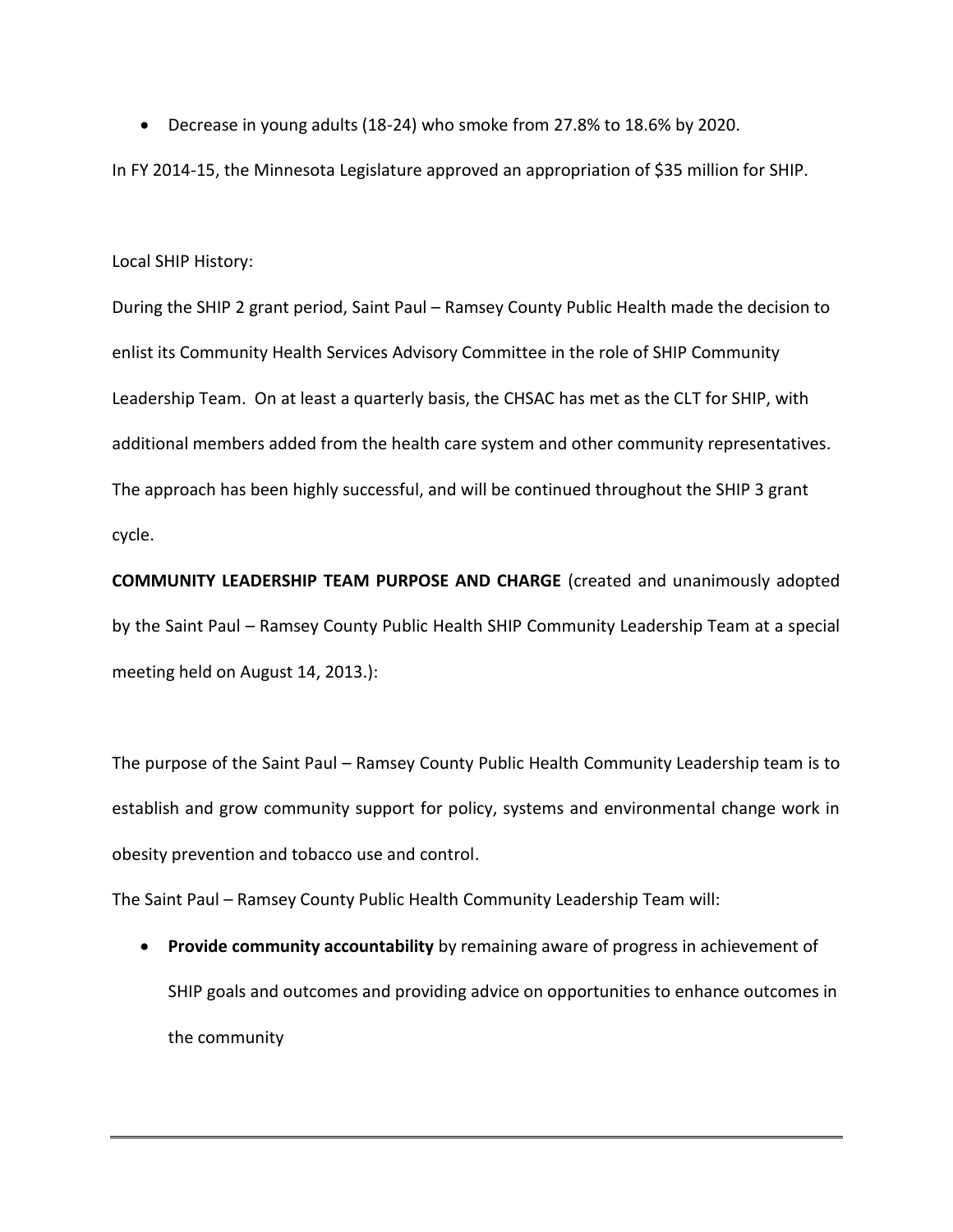- **Improve implementation and impacts** by promoting complementary initiatives throughout our community to enhance community ownership and participation in efforts to increase physical activity and availability/consumption of healthy foods and reductions in tobacco exposure
- **Promote awareness** of SHIP accomplishments with MDH, the County Board, City Councils, and organizations and citizens throughout Ramsey County
- **Promote community linkages** with related systems and organizations (health care, schools, faith communities, municipalities, and citizens, etc.) throughout Ramsey County
- **Promote the concept of** Health in All Policies and Accountable Health Communities
- **Commit to measure** and assure the work and impacts of the Community Leadership Team toward fulfilling its charge and enhancing the effectiveness of SHIP initiatives in Saint Paul and suburban Ramsey County

#### **MEETING SCHEDULE**

The Saint Paul – Ramsey County Public Health Community Leadership team will meet on at least a quarterly basis during the SHIP 3 grant period, meeting on the first Wednesday of the month.

Attached to these documents is a Document of Commitment form, signed by 18 members of the Community Leadership Team at a special meeting held on August 14, 2013.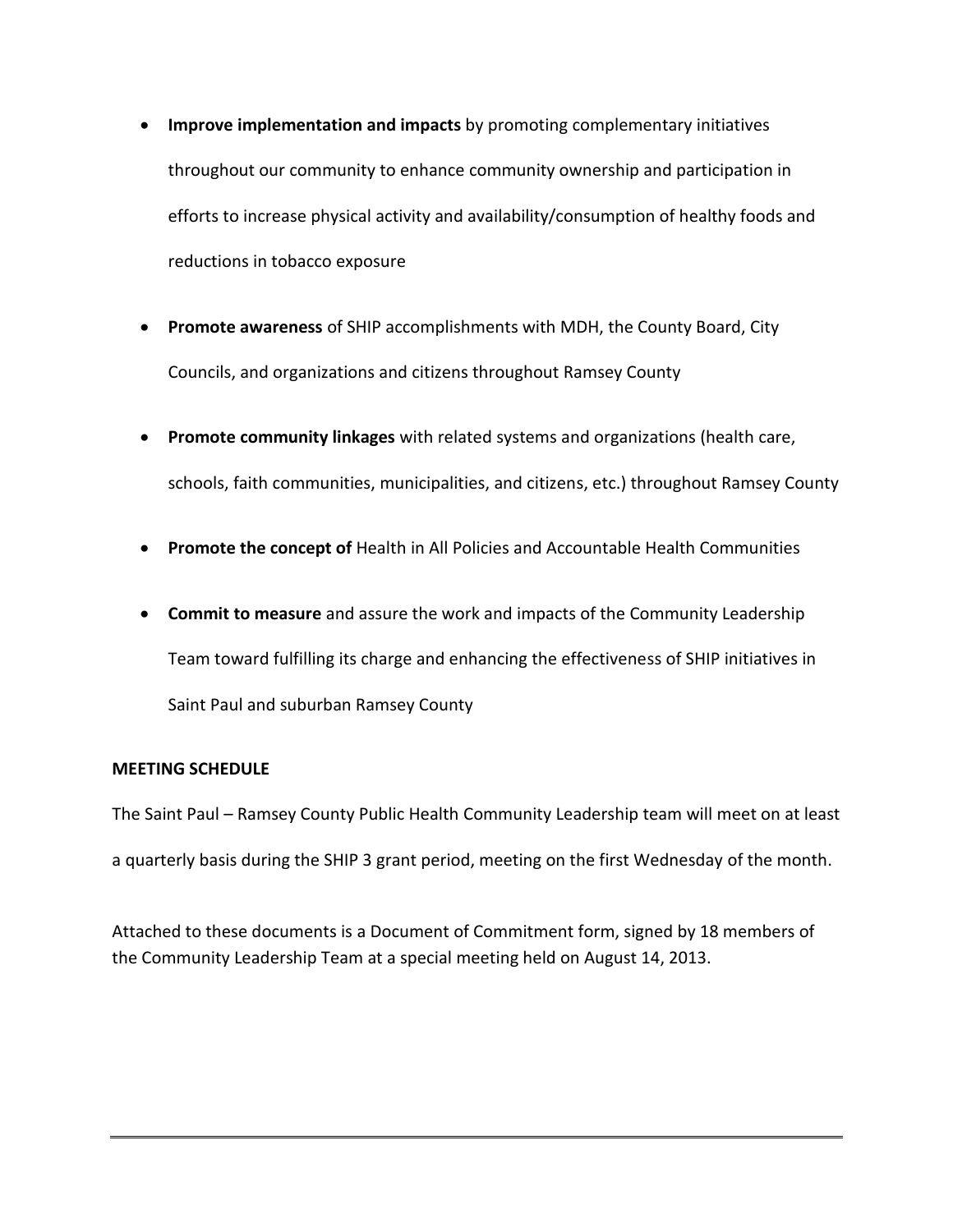| <b>Current or Proposed CLT Member</b> | <b>Organizational Affiliation</b>                                 | <b>Confirmed Member</b><br>(Y/N) |
|---------------------------------------|-------------------------------------------------------------------|----------------------------------|
| Bob Tracy, Chairman                   | <b>HIV Consumer Care Consultant</b>                               | Y                                |
| Maridee Bain*                         | <b>Retired RN</b>                                                 | Y                                |
| Carol Berg                            | <b>UCare</b>                                                      | Y                                |
| Rose Brown                            | Home Care Consultant                                              | Υ                                |
| Kathryn Campion*                      | Allina Health                                                     | Y                                |
| May Seng Cha                          | UCare                                                             | Υ                                |
| Julie Gagne                           | Community Action Partnership of<br>Ramsey and Washington Counties | Y                                |
| Dr. Thomas Kottke                     | <b>HealthPartners</b>                                             | Y                                |
| Liz McLoone Dybvig                    | Community                                                         | Υ                                |
| Der Moua                              | Neighborhood House                                                | Y                                |
| David Muhovich                        | Bethel College School of Nursing                                  | Υ                                |
| Eugene Nichols*                       | Open Cities Health Clinic                                         | Y                                |
| Joan Pennington                       | <b>Health East Foundation</b>                                     | Υ                                |
| <b>Heather Peterson</b>               | <b>Allina Health</b>                                              | Y                                |
| Ann Poole-Nyakundi                    | <b>Health East</b>                                                | Y                                |
| <b>Colleen Quesnell</b>               | University of Minnesota                                           | Y                                |
| Regina Rippel                         | <b>RN</b>                                                         | Υ                                |
| Sylvia Robinson                       | St. Mary's Clinic                                                 | Y                                |
| Jack Rossbach*                        | <b>Industrial Hygiene</b>                                         | Y                                |
| Karla Sand*                           | Metropolitan Area Agency on Aging                                 | Υ                                |
| Kerri-Elizabeth Sawyer                | University of Minnesota                                           | Y                                |
| Nancy Shier                           | <b>RN</b>                                                         | Υ                                |
| <b>Jill Stewart</b>                   | Northeast Metro Intermediate<br>District 916                      | Y                                |
| Esther Tatley*                        | Citizen's Forum                                                   | Y                                |
| Deanna D Varner                       | HealthPartners                                                    | Υ                                |
| Mary Yackley                          | <b>Saint Paul Public Schools</b>                                  | Y                                |

# COMMUNITY LEADERSHIP TEAM FORM

**\*Indicates person is a senior**

Please explain your vision for your CLT. How do you plan to initiate and/or lead your coalition?

If you are an existing SHIP grantee and have a CLT in place, briefly describe any changes you

propose to your CLT and the rationale behind those changes. The vision and work of the CLT is